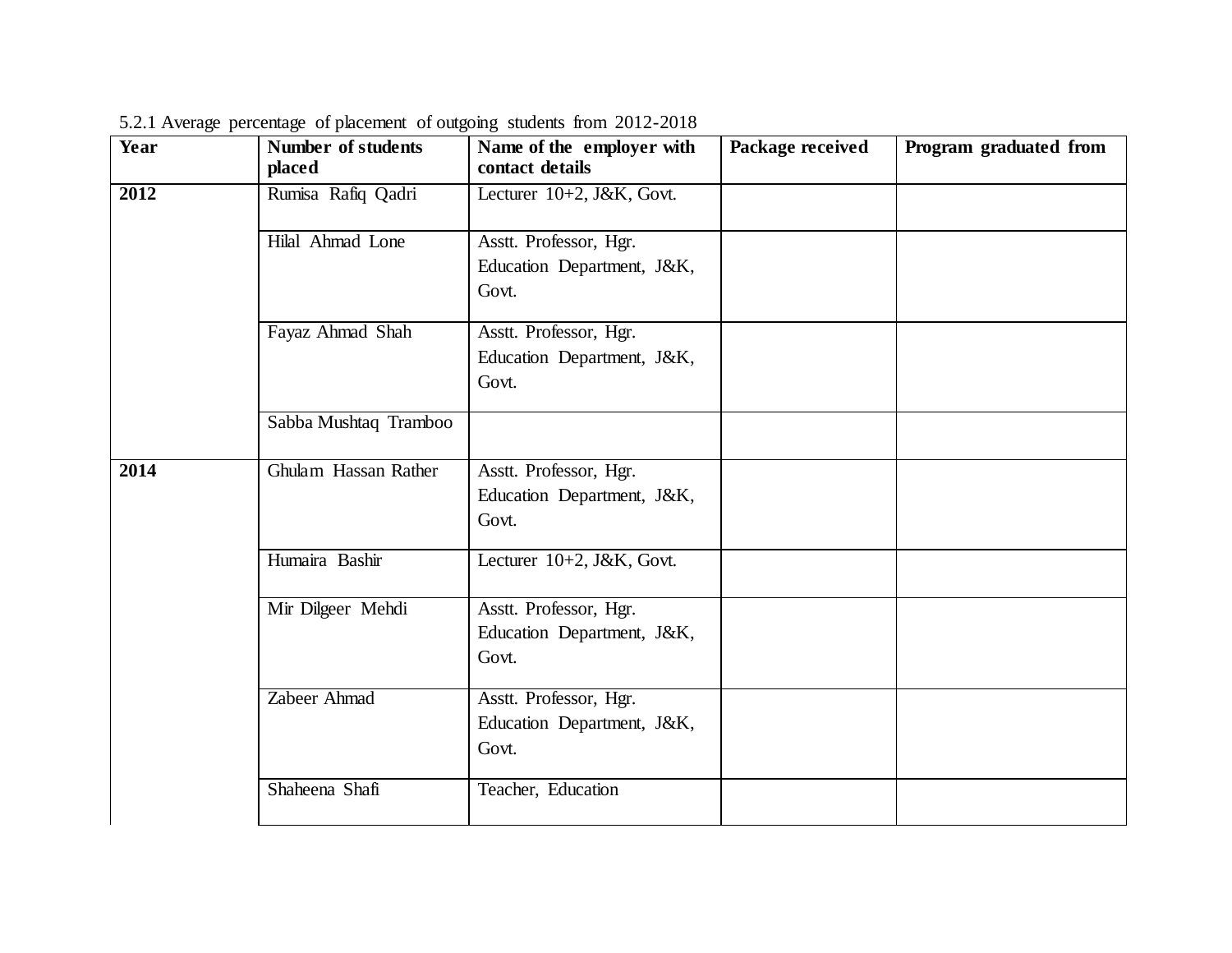|      |                           | Department                  |  |
|------|---------------------------|-----------------------------|--|
|      |                           |                             |  |
|      | Samira Siraj              | Asstt. Professor, Hgr.      |  |
|      |                           | Education Department, J&K,  |  |
|      |                           | Govt.                       |  |
|      | Anees Fatima              | Asstt. Professor, Hgr.      |  |
|      |                           | Education Department, J&K,  |  |
|      |                           | Govt.                       |  |
| 2016 | <b>Umer Rashid Zargar</b> | Post Doc. Fellow Central    |  |
|      |                           | University of Kashmir       |  |
|      | Bashir Ahmad Lone         | <b>Contractual Lecturer</b> |  |
|      |                           | Department of Bioresources  |  |
|      |                           | University of Kashmir, Sgr. |  |
|      | Javaid Hassan Sheikh      | Asstt. Professor, Hgr.      |  |
|      |                           | Education Department, J&K,  |  |
|      |                           | Govt.                       |  |
|      | Salim Aijaz Bhat          | Asstt. Professor, Hgr.      |  |
|      |                           | Education Department, J&K,  |  |
|      |                           | Govt.                       |  |
|      | Javaid Ahmad Shah         | Contractual Lecturer, Hgr.  |  |
|      |                           | Education Department, J&K,  |  |
|      |                           | Govt.                       |  |
|      | Sabzar Ahmad Dar          | Asstt. Professor, Hgr.      |  |
|      |                           | Education Department, J&K,  |  |